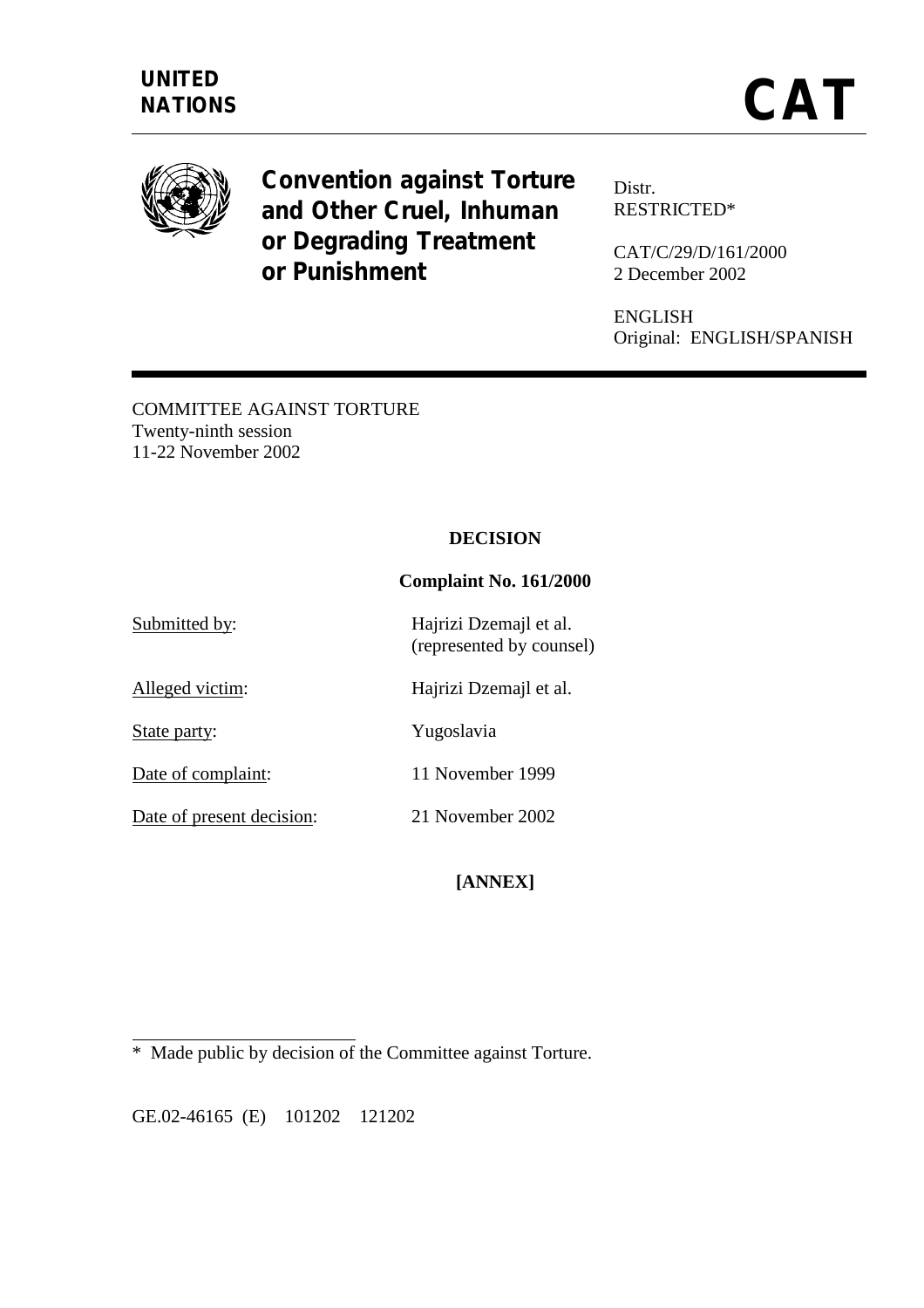#### **Annex**

## **DECISION OF THE COMMITTEE AGAINST TORTURE UNDER ARTICLE 22 OF THE CONVENTION AGAINST TORTURE AND OTHER CRUEL, INHUMAN OR DEGRADING TREATMENT OR PUNISHMENT**

### **Twenty-ninth session**

#### **concerning**

#### **Complaint No. 161/2000**

| Submitted by:       | Hajrizi Dzemajl et al.<br>(represented by counsel) |
|---------------------|----------------------------------------------------|
| Alleged victim:     | Hajrizi Dzemajl et al.                             |
| <b>State Party:</b> | Yugoslavia                                         |

Date of complaint: 11 November 1999

Date of present decision: 21 November 2002

 The Committee against Torture, established under Article 17 of the Convention against Torture and Other Cruel, Inhuman or Degrading Treatment or Punishment,

Meeting on 21 November 2002,

 Having concluded its consideration of complaint No. 161/2000, submitted to the Committee against Torture by Mr. Hajrizi Dzemajl et al. under article 22 of the Convention against Torture and Other Cruel, Inhuman or Degrading Treatment or Punishment,

 Having taken into account all information made available to it by the complainants, their counsel and the State party,

Adopts the following:

## **Decision under article 22, paragraph 7, of the Convention**

1.1 The complainants are 65 persons, all of Romani origin and nationals of the Federal Republic of Yugoslavia. They claim that Yugoslavia has violated articles 1, paragraph 1, 2, paragraph 1, 12, 13, 14 and 16, paragraph 1, of the Convention. They are represented by Mr. Dragan Prelevic, attorney at law, the Humanitarian Law Center, an NGO based in Yugoslavia, and the European Roma Rights Center, an NGO based in Hungary.

1.2 In accordance with article 22, paragraph 3 of the Convention, the Committee transmitted the complaint to the State party on 13 April 2000.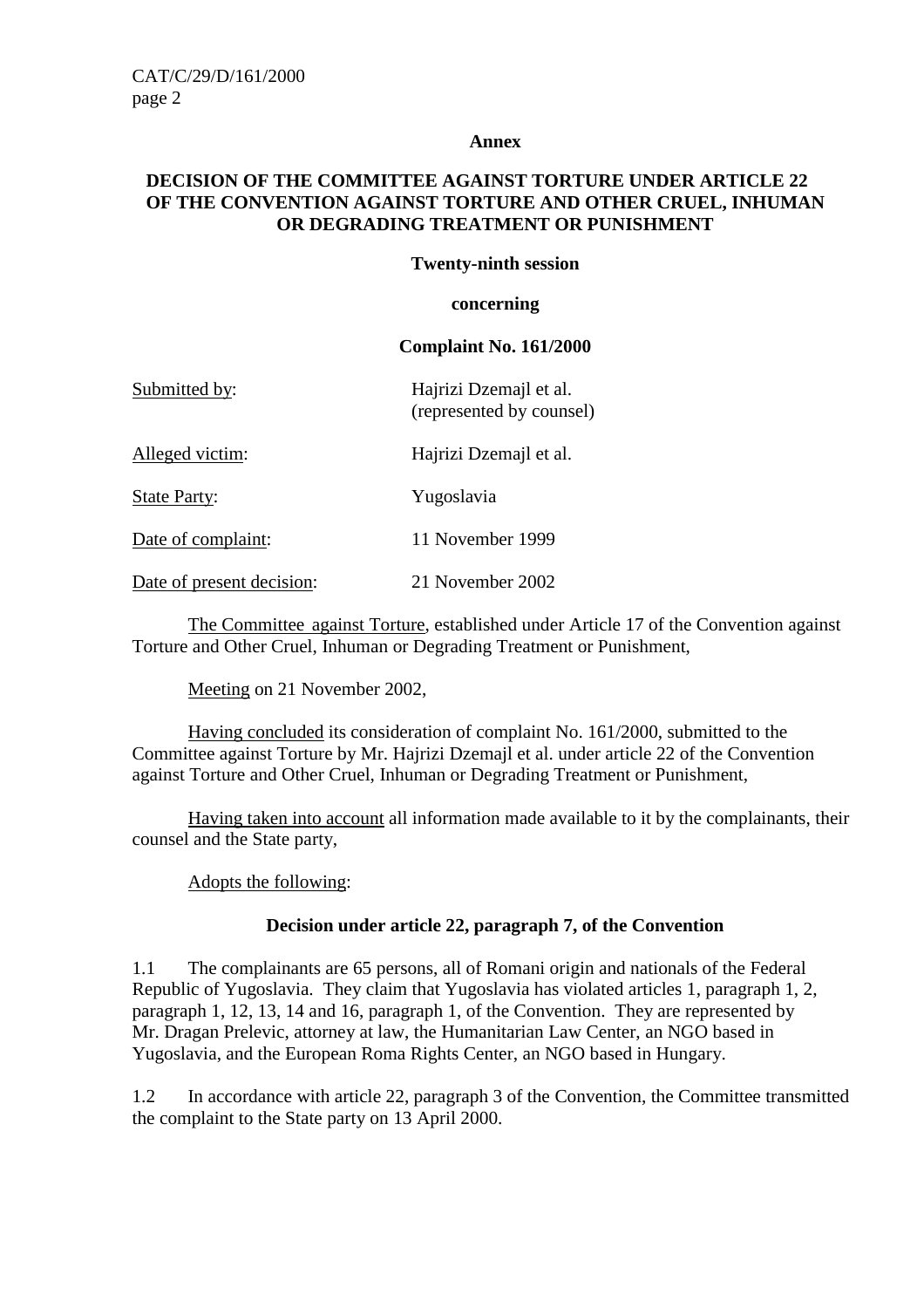## **The facts as presented by the complainants**

2.1 On 14 April 1995 at around 10 p.m., the Danilovgrad Police Department received a report indicating that two Romani minors had raped S.B., a minor ethnic Montenegrin girl. In response to this report, around midnight, the police entered and searched a number of houses in the Bozova Glavica Roma settlement and brought into custody all of the young male Romani men present in the settlement (all of them presently among the complainants to this Committee).

2.2 The same day, around midnight, two hundred ethnic Montenegrins, led by relatives and neighbours of the raped girl, assembled in front of the police station and publicly demanded that the Municipal Assembly adopt a decision expelling all Roma from Danilovgrad. The crowd shouted slogans addressed to the Roma, threatening to "exterminate" them and "burn down" their houses.

2.3 Later, two Romani minors confessed under duress. On 15 April, between 4 and 5 a.m., all of the detainees except those who confessed were released from police custody. Before their release, they were warned by the police to leave Danilovgrad immediately with their families because they would be at risk of being lynched by their non-Roma neighbours.

2.4 At the same time, police officer Ljubo Radovic came to the Bozova Glavica Roma settlement and told the Romani residents of the settlement that they must evacuate the settlement immediately. The officer's announcement caused panic. Most residents of the settlement fled towards a nearby highway, where they could take buses for Podgorica. Only a few men and women remained in the settlement to safeguard their homes and livestock. At approximately 5 a.m., police officer Ljubo Radovic returned to the settlement, accompanied by police inspector Branko Micanovic. The officers told the remaining Roma still in their homes (including some of the complainants) to leave Danilovgrad immediately, as no one could guarantee their safety or provide them with protection.

2.5 The same day, at around 8 a.m., a group of non-Roma residents of Danilovgrad entered the Bozova Glavica Roma settlement, hurling stones and breaking windows of houses owned by the complainants. Those Roma who had still not left the settlement (all of them presently among the complainants to this Committee) were hidden in the cellar of one of the houses from which they eventually managed to flee through the fields and woods towards Podgorica.

2.6 In the course of the morning of 15 April, a police car repeatedly patrolled the deserted Bozova Glavica settlement. Groups of non-Roma residents of Danilovgrad gathered in different locations in the town and in the surrounding villages. Around 2 p.m. the non-Roma crowd arrived in the Bozova Glavica settlement - in cars and on foot. Soon a crowd of at least several hundred non-Roma (according to different sources, between 400 and 3,000 persons were present) assembled in the then deserted Roma settlement.

2.7 Between 2 and 3 p.m., the crowd continued to grow and some began to shout: "We shall evict them!" "We shall burn down the settlement!" "We shall raze the settlement!" Shortly after 3 p.m., the demolition of the settlement began. The mob, with stones and other objects, first broke windows of cars and houses belonging to Roma and then set them on fire. The crowd also destroyed and set fire to the haystacks, farming and other machines, animal feed sheds, stables,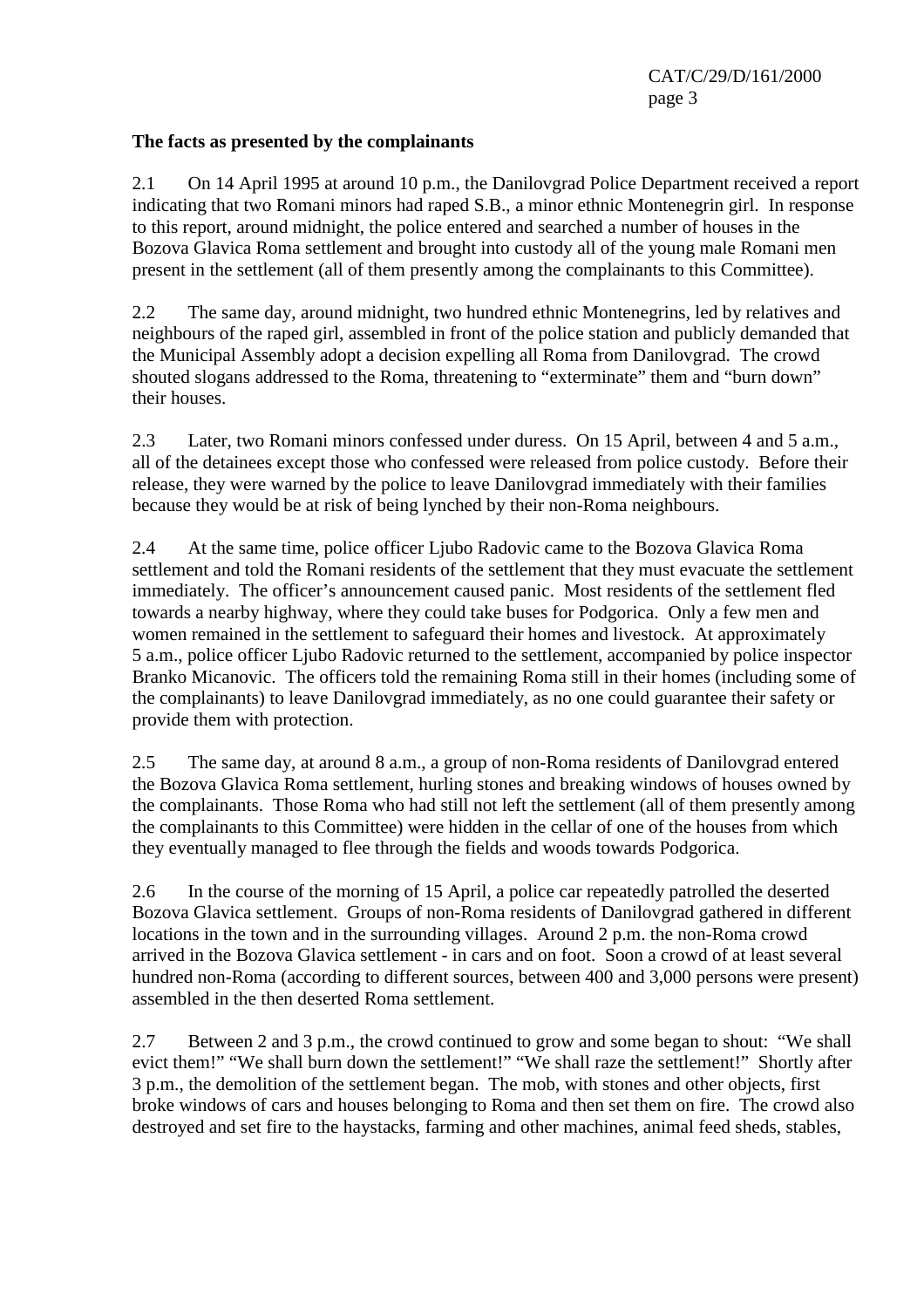as well as all other objects belonging to the Roma. They hurled explosive devices and "Molotov" cocktails that they had prepared beforehand, and threw burning cloths and foam rubbers into houses through the broken windows. Shots and explosions could be heard amid the sounds of destruction. At the same time, valuables were looted and cattle slaughtered. The pogrom endured unhindered for hours.

2.8 Throughout the course of this pogrom, police officers present failed to act in accordance with their legal obligations. Shortly after the attack began, rather than intervening to halt the violence, these officers simply moved their police car to a safe distance and reported to their superior officer. As the violence and destruction unfolded, police officers did no more than feebly seek to persuade some of the attackers to calm down pending a final decision of the Municipal Assembly with respect to a popular request to evict Roma from the Bozova Glavica settlement.

2.9 The outcome of the anti-Roma rage was that the whole settlement was levelled and all properties belonging to its Roma residents burnt or completely destroyed. Although the police did nothing to halt the destruction of the Roma settlement, they did ensure that the fire did not spread to any of the surrounding buildings, which belonged to the non-Roma.

2.10 The police and the investigating magistrate of the Basic Court in Danilovgrad subsequently drew up an on-site investigation report regarding the damage caused by those who took part in the pogrom.

2.11 Official police documents, as well as statements given by a number of police officers and other witnesses alike, both before the court and in the initial stage of the investigation, indicate that the following non-Roma residents of Danilovgrad were among those who took part in the destruction of the Bozova Glavica Roma settlement: Veselin Popovic, Dragisa Makocevic, Gojko Popovic, Bosko Mitrovic, Joksim Bobicic, Darko Janjusevic, Vlatko Cacic, Radojica Makocevic.

2.12 Moreover, there is evidence that police officers Miladin Dragas, Rajko Radulovic, Dragan Buric, Djordjije Stankovic and Vuk Radovic were all present as the violence unfolded and did nothing or not enough to protect the Roma residents of Bozova Glavica or their property.

2.13 Several days following the incident, the debris of the Roma settlement was completely cleared away by heavy construction machines of the Public Utility Company. All traces of the existence of the Roma in Danilovgrad were obliterated.

2.14 Following the pogrom, and pursuant to the relevant domestic legislation, on 17 April 1995, the Podgorica Police Department filed a criminal complaint with the Basic Public Prosecutor's Office in Podgorica. The complaint alleged that a number of unknown perpetrators had committed the criminal offence of causing public danger under article 164 of the Montenegrin Criminal Code and, inter alia, explicitly stated that there are "reasonable grounds to believe that, in an organized manner and by using open flames … they caused a fire to break out ... on 15 April 1995 … which completely consumed dwellings … and other propert[ies] belonging to persons who used to reside in … [the Bozova Glavica] settlement".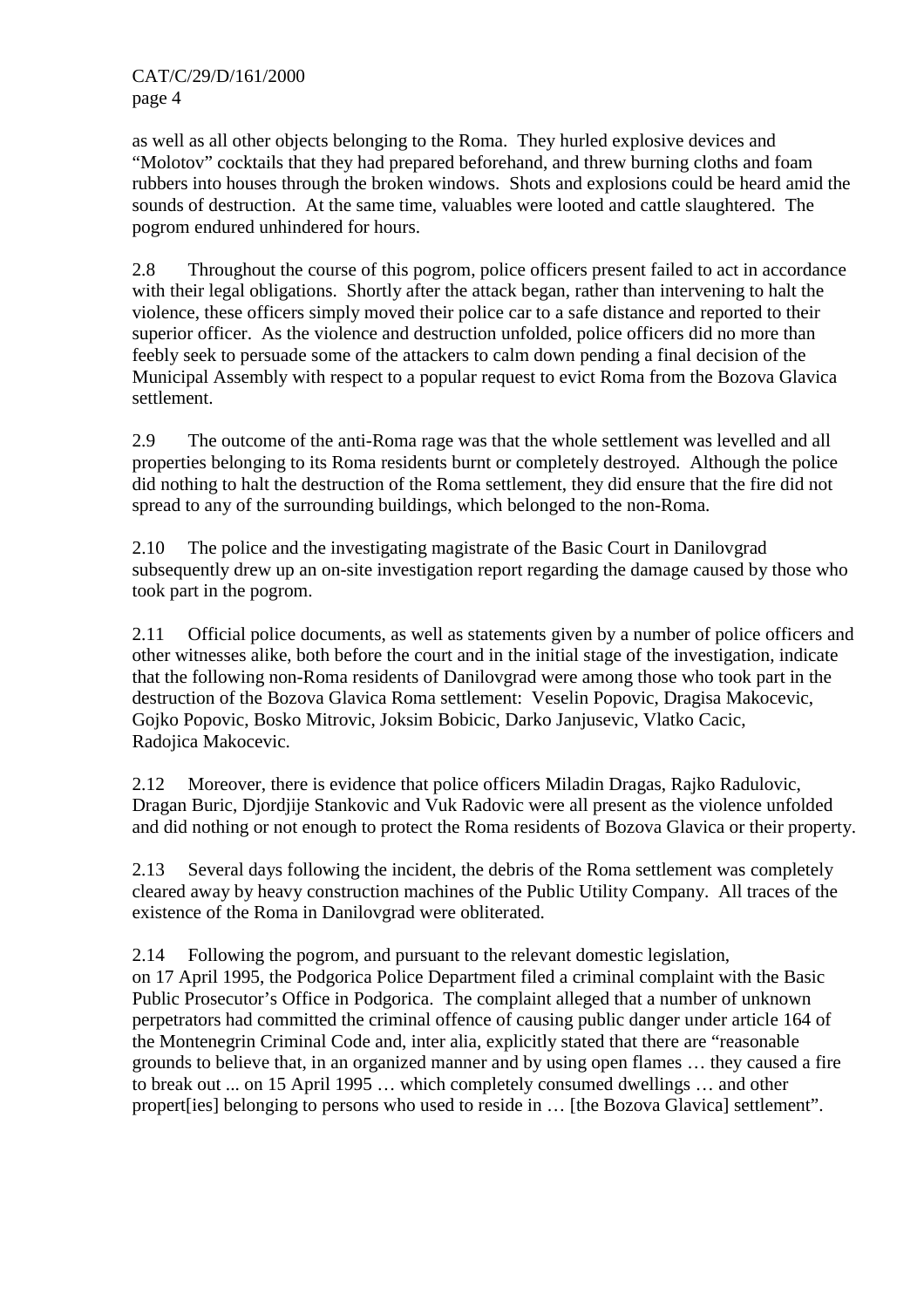2.15 On 17 April 1995 the police brought in 20 individuals for questioning. On 18 April 1995, a memorandum was drawn up by the Podgorica Police Department which quoted the statement of Veselin Popovic as follows: "... I noticed flames in a hut which led me to conclude that the crowd had started setting fire to huts so I found several pieces of foam rubber which I lit with a lighter I had on me and threw them, alight, into two huts, one of which caught fire."

2.16 On the basis of this testimony and the official police memorandum, the Podgorica Police Department ordered, on 18 April 1995, that Veselin Popovic be remanded into custody, on the grounds that there were reasons to believe that he had committed the criminal offence of causing public danger in the sense of article 164 of the Montenegrin Criminal Code.

2.17 On 25 April 1995, and with respect to the incident at the origin of this complaint, the Public Prosecutor instituted proceedings against one person only - Veselin Popovic.

2.18 Veselin Popovic was charged under article 164 of the Montenegrin Criminal Code. The same indictment charged Dragisa Makocevic with illegally obtaining firearms in 1993 - an offence unrelated to the incident at issue notwithstanding the evidence implicating him in the destruction of the Roma Bozova Glavica settlement.

2.19 Throughout the investigation, the investigating magistrate of the Basic Court of Danilovgrad heard a number of witnesses all of whom stated that they had been present as the violence unfolded but were not able to identify a single perpetrator. On 22 June 1995, the investigating magistrate of the Basic Court of Danilovgrad heard officer Miladin Dragas. Contrary to the official memorandum he had personally drawn up on 16 April 1995, officer Dragas now stated that he had not seen anyone throwing an inflammable device, nor could he identify any of the individuals involved.

2.20 On 25 October 1995, the Basic Public Prosecutor in Podgorica requested that the investigating magistrate of the Basic Court of Danilovgrad undertake additional investigation into the facts of the case. Specifically, the prosecutor proposed that new witnesses be heard, including officers from the Danilovgrad Police Department who had been entrusted with protecting the Bozova Glavica Roma settlement. The investigating magistrate of the Basic Court of Danilovgrad then heard the additional witnesses, all of whom stated that they had seen none of the individuals who had caused the fire. The investigating magistrate took no further action.

2.21 Due to the "lack of evidence", the Basic Public Prosecutor in Podgorica dropped all charges against Veselin Popovic on 23 January 1996. On 8 February 1996, the investigating magistrate of the Basic Court of Danilovgrad issued a decision to discontinue the investigation. From February 1996 up to and including the date of filing of this complaint, the authorities took no further steps to identify and/or punish those individuals responsible for the incident at issue - "civilians" and police officers alike.

2.22 In violation of domestic legislation, the complainants were not served with the court decision of 8 February 1996 to discontinue the investigation. They were thus prevented from assuming the capacity of a private prosecutor and to continue with the prosecution of the case.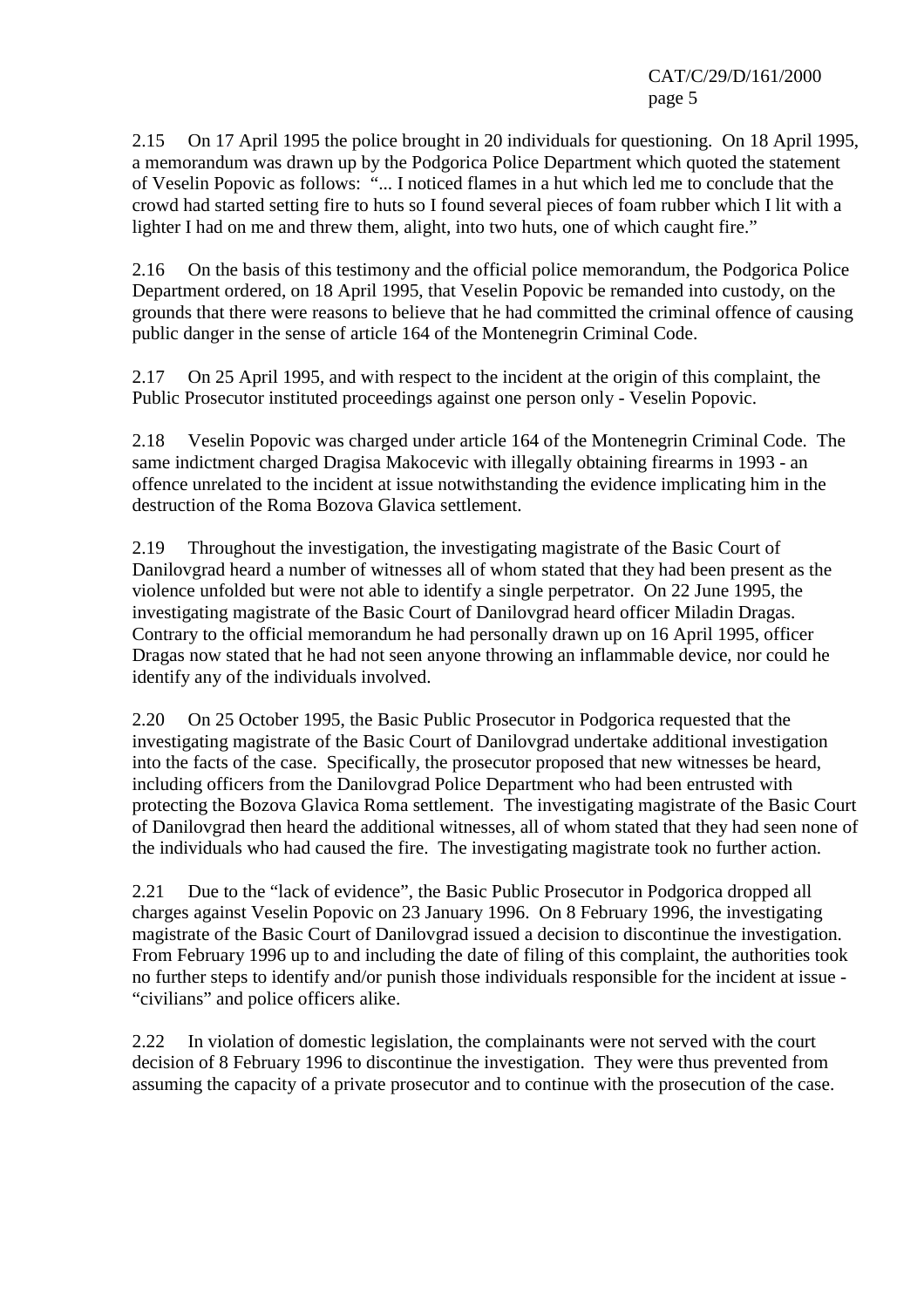2.23 Even prior to the closing of the proceedings, on 18 and 21 September 1995, the investigating magistrate, while hearing witnesses (among them a number of the complainants), failed to advise them of their right to assume the prosecution of the case in the event that the Public Prosecutor should decide to drop the charges. This contravened domestic legislation which explicitly provides that the Court is under an obligation to advise ignorant parties of avenues of legal redress available for the protection of their interests.

2.24 On 6 September 1996, all 71 complainants filed a civil claim for damages, pecuniary and non-pecuniary, with the first instance court in Podgorica - each plaintiff claiming approximately US\$ 100,000. The pecuniary damages claim was based on the complete destruction of all properties belonging to the plaintiffs, while the non-pecuniary damages claim was based on the pain and suffering of the plaintiffs associated with the fear they were subjected to, and the violation of their honour, reputation, freedom of movement and the right to choose their own place of residence. The plaintiffs addressed these claims against the Republic of Montenegro and cited articles 154, 180 (1), 200, and 203 of the Federal Law on Obligations. More than five years after the submission of their claim, the civil proceedings for damages are still pending.

2.25 On 15 August 1996, eight of the Danilovgrad Roma, all of them among the complainants in the instant case, who were dismissed by their employers for failing to report to work, filed a law suit requesting that the court order their return to work. Throughout the proceedings, the plaintiffs argued that their failure to appear at work during the relevant time period was justified by their reasonable fear that their lives would have been endangered had they come to work so soon after the incident. On 26 February 1997, the Podgorica first instance court rendered its decision dismissing the claims of the plaintiffs on the grounds that they had been absent from work for five consecutive days without justification. In doing so the court cited article 75 paragraph 2 of the Federal Labour Code which inter alia provides that "if a person fails to report to work for five consecutive days without proper justification his employment will be terminated". On 11 June 1997, the plaintiffs appealed this decision and almost five months later, on 29 October 1997, the second instance court in Podgorica quashed the first instance ruling and ordered a retrial. The reasoning underlying the second instance decision was based on the fact that the plaintiffs had apparently not been properly served with their employer's decision to terminate their employment.

2.26 In the meantime, the case went again up to the Montenegrin Supreme Court which ordered another retrial before the fist instance court in Podgorica. The case is still pending.

2.27 The complainants, having been driven out of their homes and their property having been completely destroyed, fled to the outskirts of Podgorica, the Montenegrin capital, where during the first few weeks following the incident they hid in parks and abandoned houses. Local Roma from Podgorica supplied them with basic food and told them that groups of angry non-Roma men had been looking for them in the Roma suburbs in Podgorica. From this time on, the banished Danilovgrad Roma have continued to live in Podgorica in abject poverty, makeshift shelters or abandoned houses, and have been forced to work at the Podgorica city dump or to beg for a living.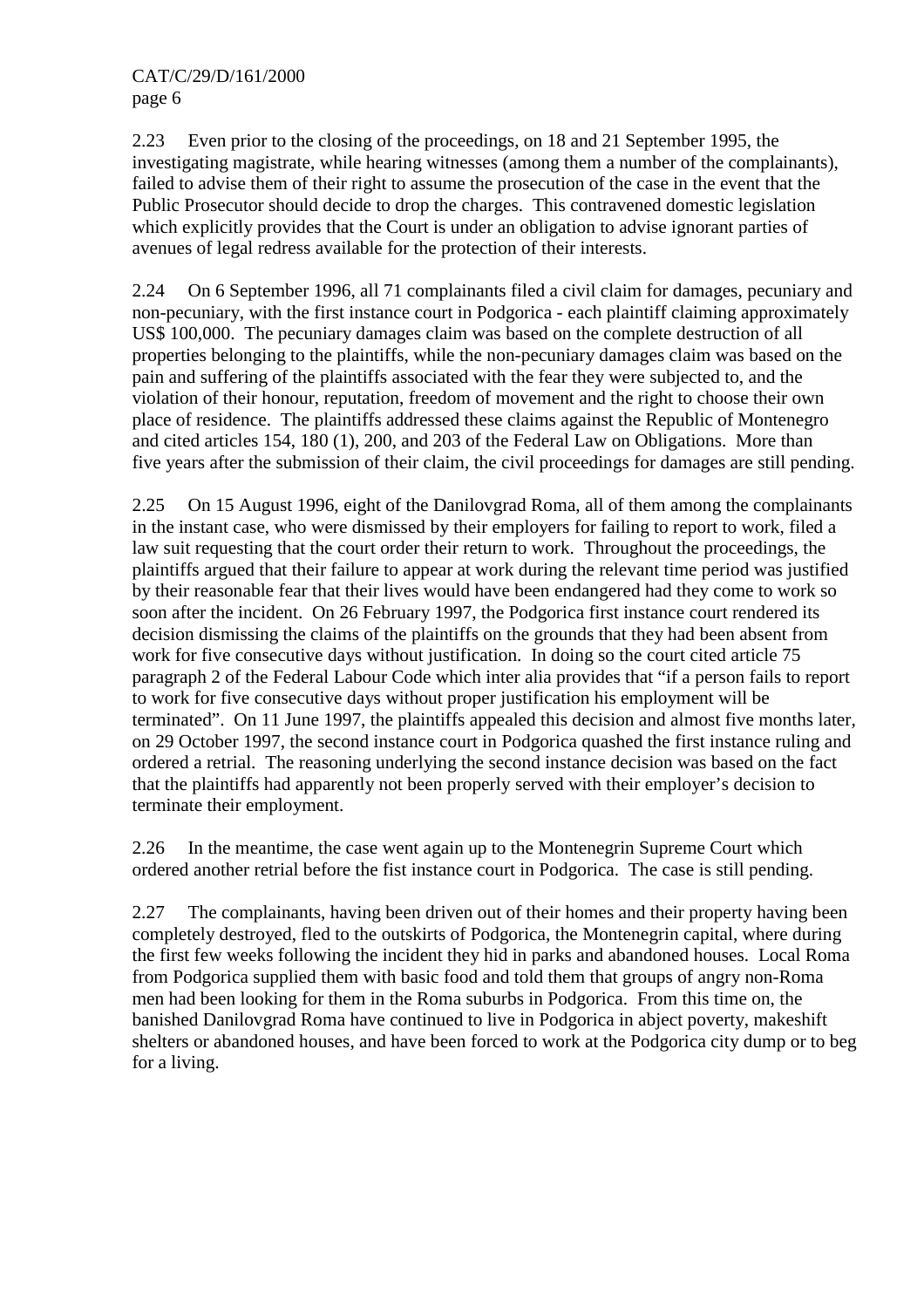# **The Complaint**

3.1 The complainants submit that the State party has violated articles 2, paragraph 1 read in conjunction with article 1, 16, paragraph 1, and 12, 13, 14 taken alone or together with article 16, paragraph 1 of the Convention.

3.2 With regard to the admissibility of the complaint, and more particularly the exhaustion of local remedies, the complainants submit that, given the level of wrongs suffered, and alongside the jurisprudence of the European Court of Human Rights,<sup>1</sup> only a criminal remedy would be effective in the instant case. Civil and/or administrative remedies do not provide sufficient redress in this case.

3.3 The complainants note further that the authorities had the obligation to investigate, or at least to continue their investigation if they considered the available evidence insufficient. Moreover, even though they acknowledge that they have never filed a criminal complaint against individuals responsible for the pogrom, they contend that both the police and the prosecuting authorities were sufficiently aware of the facts to initiate and conduct the investigation ex officio. The complainants therefore conclude that there is no effective remedy.

3.4 The complainants also note that since there is no effective remedy in respect of the alleged breach of the Convention, the issue of exhaustion of domestic remedies should be dealt with together with the merits of the case since there is a claim of violation of articles 13 and 14 of the Convention.

3.5 Referring to a number of excerpts from NGO and governmental sources, the complainants first request that the complaint be considered taking into account the situation of the Roma in Yugoslavia as victims of systematic police brutality and dire human rights situation in general.

3.6 The complainants allege that Yugoslav authorities have violated the Convention under either article 2, paragraph 1 read in conjunction with article 1, because, during the events described previously, the police stood by and watched as the events unfolded, or article 16, paragraph 1 for the same reasons. In this regard, the complainants consider that the particularly vulnerable character of the Roma minority has to be taken into account in assessing the level of ill-treatment that has been committed. They suggest that "a given level of physical abuse is more likely to constitute 'degrading or inhuman treatment or punishment' when motivated by racial animus".

3.7 With regard to the fact that the acts have mostly been committed by non-State actors, the complainants rely on a review of international jurisprudence on the principle of "due diligence" and remind the current state of international law with regard to "positive" obligations that are incumbent on States. They submit that the purpose of the provisions of the Convention is not limited to negative obligations for States parties but include positive steps that have to be taken in order to avoid that torture and other related acts are committed by private persons.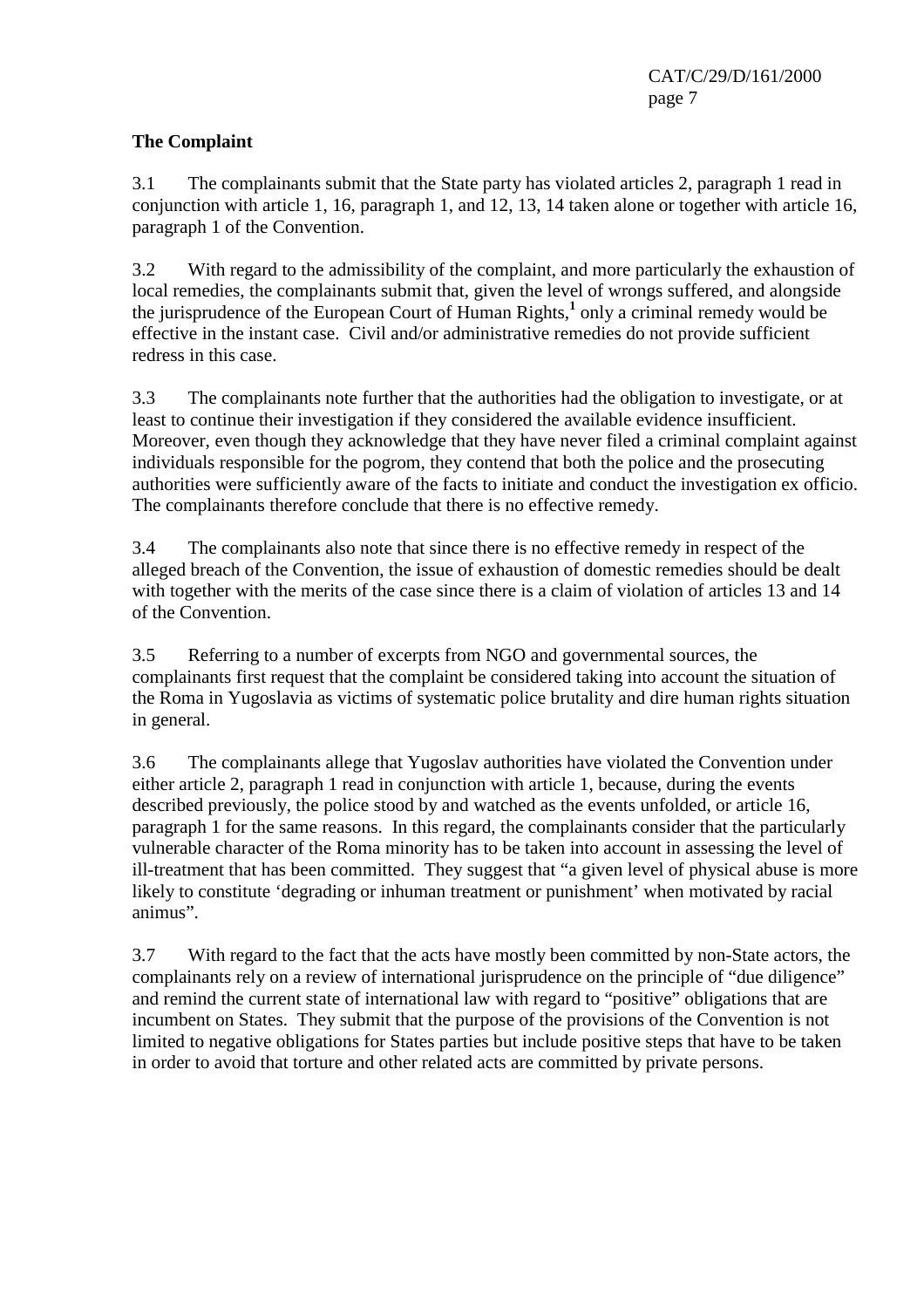3.8 The complainants further contend that the acts of violence occurred with the "consent or acquiescence" of the police whose duty under the law was to secure their safety and afford them protection.

3.9 The complainants then allege a violation of article 12 read alone or, if the acts committed do not amount to torture, taken together with article 16, paragraph 1 because the authorities failed to conduct a prompt, impartial, and comprehensive investigation capable of leading to the identification and punishment of those responsible. Considering the jurisprudence of the Committee against Torture, it is submitted that the State party had the obligation to conduct "not just any investigation" but a proper investigation, even in the absence of the formal submission of a complaint, since they were in possession of abundant evidence.**<sup>2</sup>** The complainants further suggest that the impartiality of the same investigation depends on the level of independence of the body conducting it. In this case, it is alleged that the level of independence of the investigative magistrate was not sufficient.

3.10 The complainants finally allege a violation of article 13 read alone and/or taken together with article 16, paragraph 1, because "their right to complain and to have [their] case promptly and impartially examined by [the] competent authorities" was violated. They also allege a violation of article 14 read alone and/or taken together with article 16, paragraph 1, because of the absence of redress and of fair and adequate compensation.

# **State party's observations on admissibility**

4. In a submission dated 9 November 1998, the State party contended that the complaint was inadmissible because the case had been conducted according to the Yugoslavian legislation and because all available legal remedies had not been exhausted.

## **Comments by the complainants**

5. In a submission dated 20 September 2000, the complainants reiterated their main arguments with regard to the admissibility of the complaint and underlined that the State party had not explained what domestic remedies would still be available which the complainants should still exhaust. In addition, they consider that since the State party has failed to put forward any other objections in that respect, it has in effect waived its right to contest other admissibility criteria.

## **Decision on admissibility**

6. At its twenty-fifth session, the Committee considered the admissibility of the complaint. The Committee ascertained, as it is required to do under article 22, paragraph 5 (a) of the Convention, that the same matter had not been and was not being examined under another procedure of international investigation or settlement. Regarding the exhaustion of domestic remedies, the Committee took note of the arguments made by the complainants and noted that it had not received any argumentation or information from the State party on this issue. Referring to rule 108, paragraph 7 of its Rules of Procedure, the Committee declared the complaint admissible on 23 November 2000.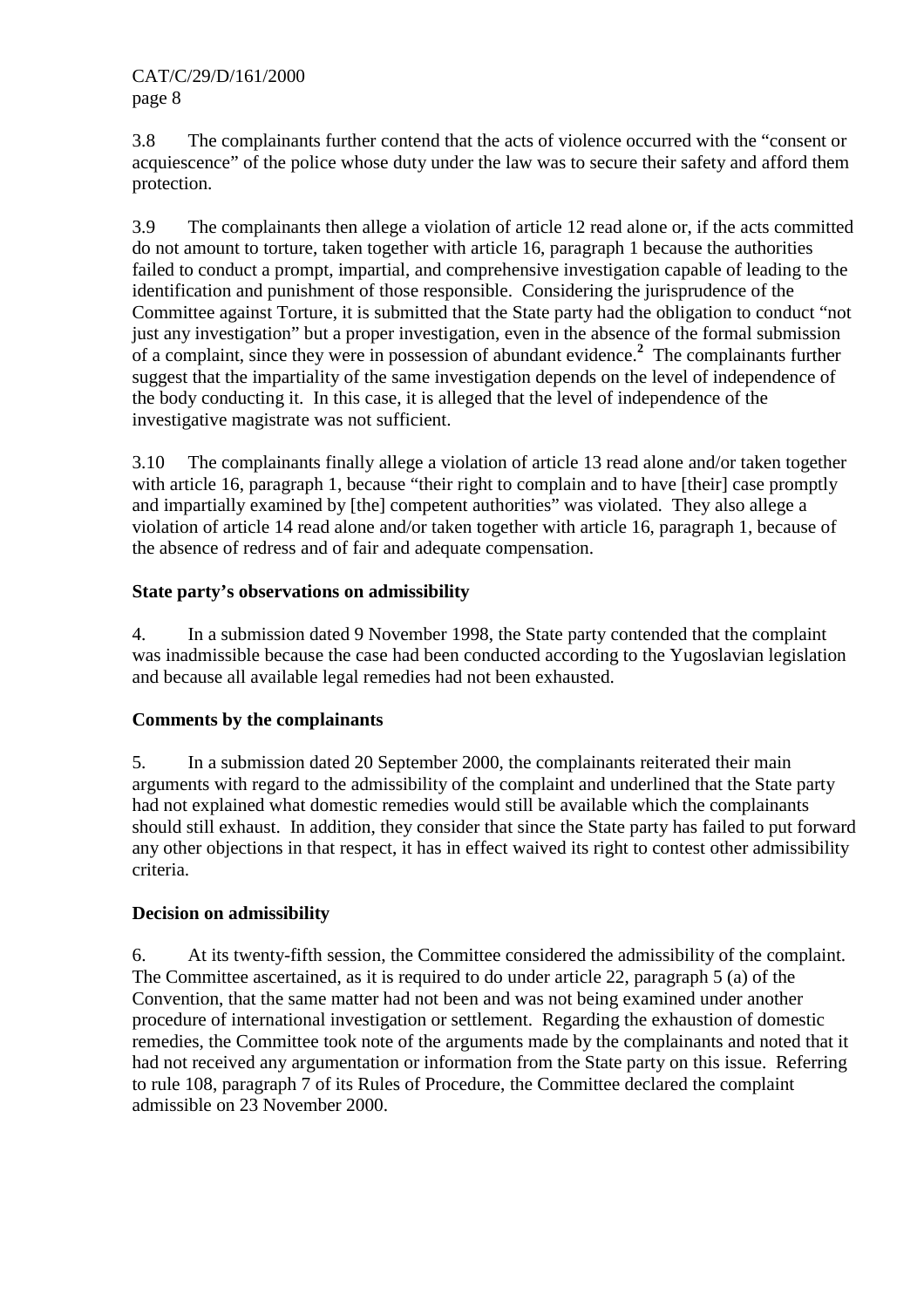## **State party's observations on the merits**

7. Notwithstanding the Committee's call for observations on the merits, transmitted by a note of 5 December 2000, and two reminders of 9 October 2001 and 11 February 2002, the State party has not made any further submission.

## **Complainants' additional comments on the merits**

8.1 By a letter of 6 December 2001, the complainants transmitted to the Committee additional information and comments on the merits of the case. In the same submission, the complainants have transmitted detailed information on different questions that were asked by the Committee, namely, on the presence and behaviour of the police during the events, the actions that have been taken towards the local population, the relations between the different ethnic groups, and their respective titles of property.

8.2 With regard to the presence and behaviour of the police during the events and the actions that have been taken towards the local population, the complainants give a detailed description of the facts referred to in paragraphs 2.1 to 2.29 above.

8.3 With regard to the general situation of the Roma minority in the Federal Republic of Yugoslavia, the complainants contend that the situation has remained largely unchanged after the departure of President Milosevic. Referring to a report that was earlier submitted by the Humanitarian Law Center to the Committee against Torture and to the 2001 Annual Report of Human Rights Watch, the complainants submit that the situation of Roma in the State party is today very preoccupying and emphasize that there have been a number of serious incidents against Roma over the last few years while no significant measures to find or prosecute the perpetrators or to compensate the victims have been taken by the authorities.

8.4 With regard to the property titles, the complainants explain that most were lost or destroyed during the events of 14 and 15 April 1995 and that this was not challenged by the State party's authorities during the civil proceedings.

8.5 The complainants then make a thorough analysis of the scope of application of articles 1, paragraph 1, and 16, paragraph 1, of the Convention. They first submit that the European Court of Human Rights has ascertained in Ireland v. United Kingdom and in the Greek case, that article 3 of the European Convention on Human Rights also covered "the infliction of mental suffering by creating a state of anguish and stress by means other than bodily assault".**<sup>3</sup>**

8.6 Moreover, the complainants reiterate that the assessment of the level of ill-treatment also depends on the vulnerability of the victim and should thus also take into account the sex, age, state of health or ethnicity of the victim. As a result, the Committee should consider the Romani ethnicity of the victims in their appreciation of the violations committed, particularly in Yugoslavia. In the same line, they reiterate that a given level of physical abuse is more likely to constitute a treatment prohibited by article 16 of the Convention if it is motivated by racial considerations.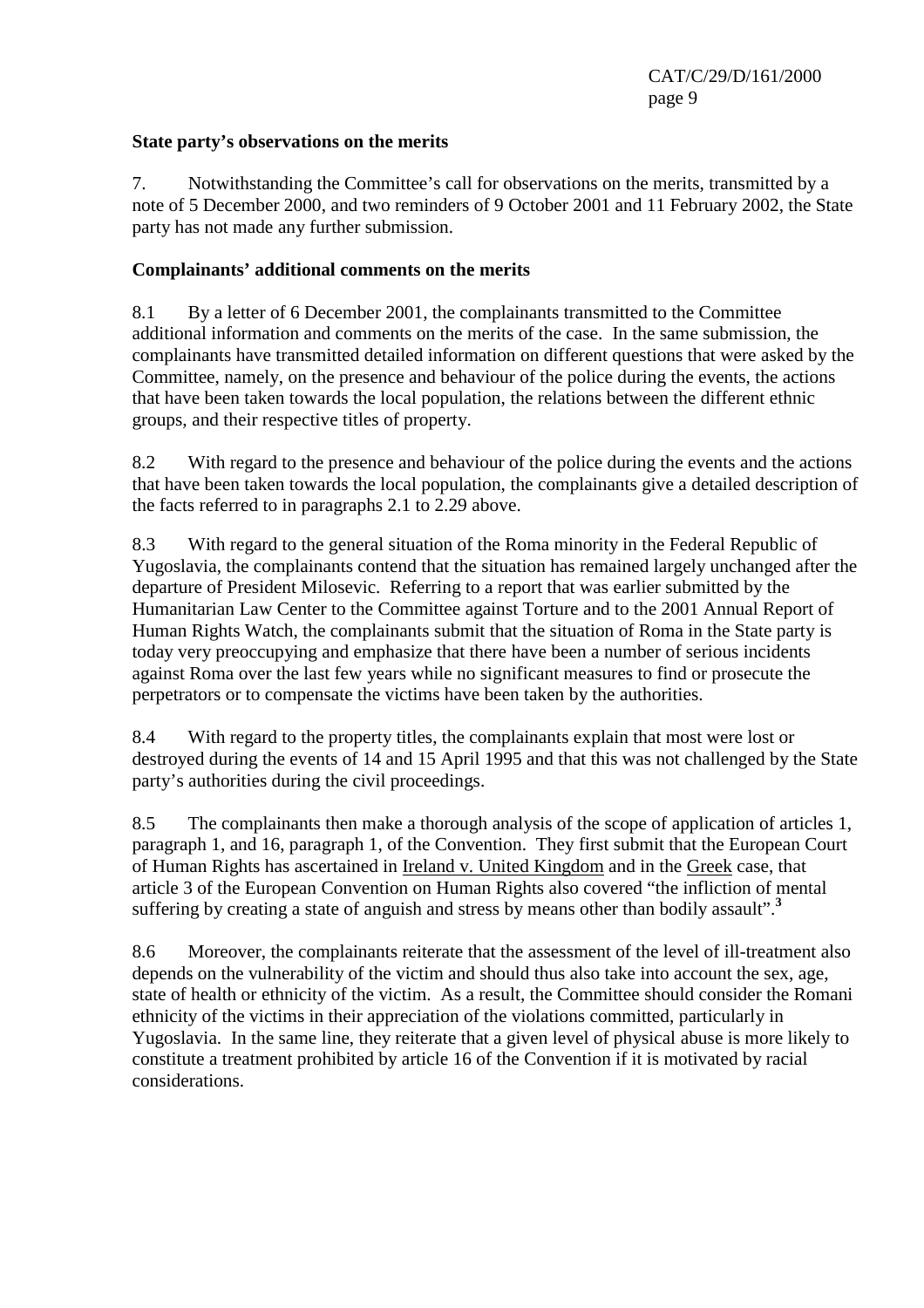8.7 Concerning the devastation of human settlements, the complainants refer to two cases that were decided by the European Court of Human Rights and whose factual circumstances were similar to the one at issue.**<sup>4</sup>** The European Court considered in both cases that the burning and destruction of homes as well as the eviction of their inhabitants from the village constituted acts that were contrary to article 3 of the European Convention.

8.8 Concerning the perpetrators of the alleged violations of articles 1 and 16 of the Convention, the complainants submit that although only a public official or a person acting in an official capacity could be the perpetrator of an act in the sense of either of the above provisions, both provisions state that the act of torture or of other ill-treatment may also be inflicted with the consent or acquiescence of a public official. Therefore, while they do not dispute that the acts have not been committed by the police officers or that the latter have not instigated them, the complainants consider that they have been committed with their consent and acquiescence. The police were informed of what was going to happen on 15 April 1995 and were present on the scene at the time when the pogrom took place but did not prevent the perpetrators from committing their wrongdoing.

8.9 With regard to the positive obligations of States to prevent and suppress acts of violence committed by private individuals, the complainants refer to General Comment 20 of the Human Rights Committee on article 7 of the International Covenant on Civil and Political Rights according to which this provision covers acts that are committed by private individuals, which implies a duty for States to take appropriate measures to protect everyone against such acts. The complainants also refer to the United Nations Code of Conduct for Law Enforcement Officials, the Basic Principles on the Use of Force and Firearms by law Enforcement Officials and the Council of Europe's Framework Convention for the Protection of National Minorities, which have provisions with a similar purpose.

8.10 On the same issue, the complainants cite a decision of the Inter-American Court of Human Rights in Velasquez Rodriguez v. Honduras according to which

[a]n illegal act which violates human rights and which is initially not directly imputable to a State (for example, because it is the act of a private person or because the person responsible has not been identified) can lead to international responsibility of the State, not because of the act itself but because of the lack of due diligence to prevent the violation or to respond to it as required by the Convention.**<sup>5</sup>**

Similarly, the European Court of Human Rights has addressed the issue in Osman v. United Kingdom and stated that

[a]rticle 2 of the Convention may also imply in certain well-defined circumstances a positive obligation on the authorities to take preventive operational measures to protect an individual whose life is at risk from the criminal acts of another individual … [W]here there is an allegation that the authorities have violated their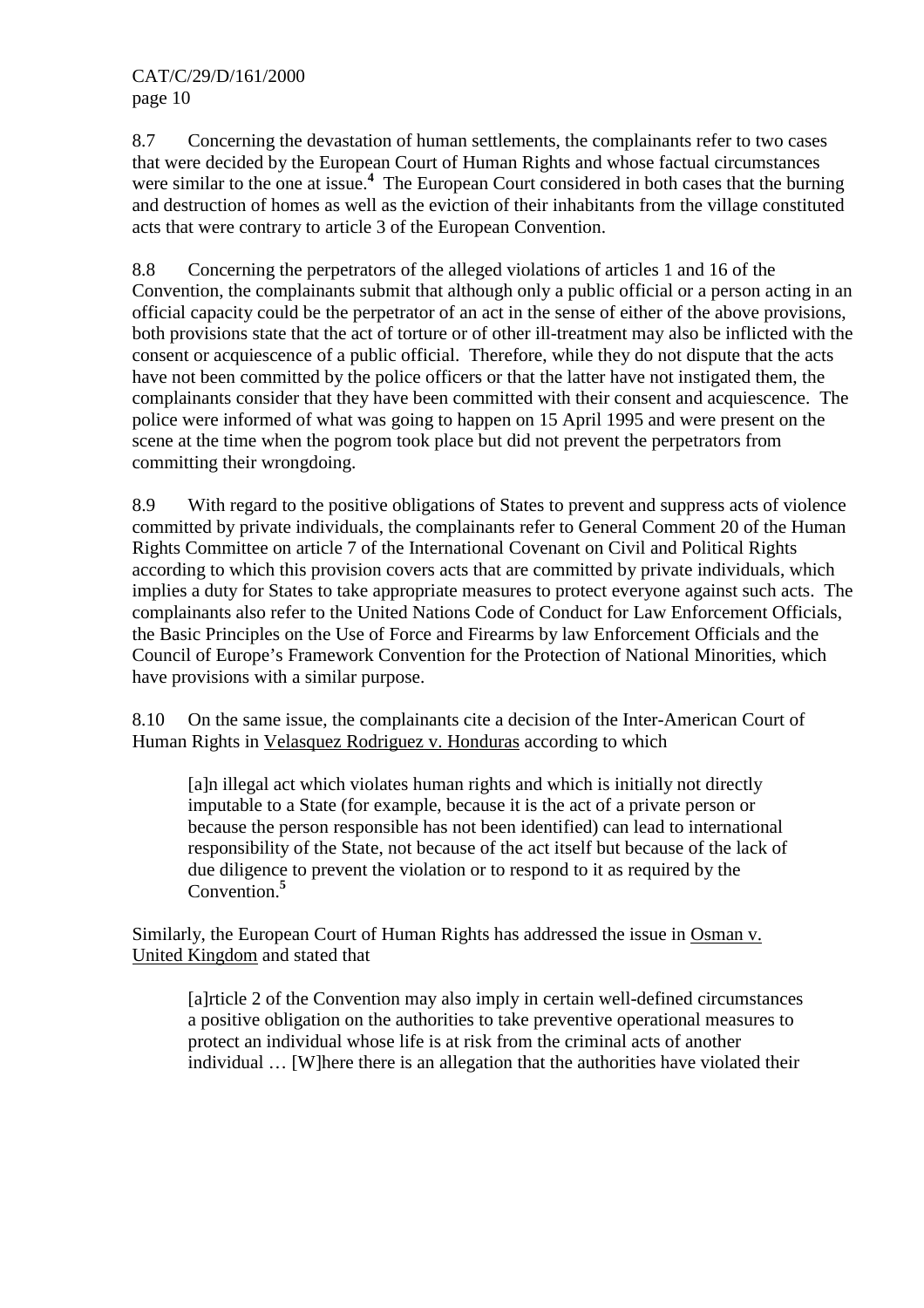positive obligation to protect the right to life in the context of their above-mentioned duty to prevent and suppress offences against the person … it must be established to its satisfaction that the authorities knew or ought to have known at the time of the existence of a real and immediate risk to the life of an identified individual or individuals from the criminal acts of a third party and that they failed to take measures within the scope of their powers which, judged reasonably, might have been expected to avoid that risk ... [H]aving regard to the nature of the right protected by article 2, a right fundamental in the scheme of the Convention, it is sufficient for an applicant to show that the authorities did not do all that could be reasonably expected of them to avoid a real and immediate risk to life of which they have or ought to have knowledge.**<sup>6</sup>**

8.11 The complainants further contend that the extent of the obligation to take preventive measures may increase with the immediacy of the risk to life. In support of this argument, they extensively rely on the judgement of the European Court of Human Rights in Mahmut Kaya v. Turkey where the Court laid down the obligations of States as follows: first, States have an obligation to take every reasonable step in order to prevent a real and immediate threat to the life and integrity of a person when the actions could be perpetrated by a person or group of persons with the consent or acquiescence of public authorities; second, States have an obligation to provide an effective remedy, including a proper and effective investigation, with regard to actions committed by non-State actors undertaken with the consent or acquiescence of public authorities.

8.12 The complainants also underline that the obligation of the States under the European Convention on Human Rights goes well beyond mere criminal sanctions for private individuals who have committed acts contrary to article 3 of the said Convention. In Z. v. United Kingdom, the European Commission on Human Rights held that

the authorities were aware of the serious ill-treatment and neglect suffered by the applicants over a period of years at the hands of their parents and failed, despite the means reasonably available to them, to take any effective steps to bring it to an end ... [The State had therefore] failed in its positive obligation under article 3 of the Convention to provide the applicants with adequate protection against inhuman and degrading treatment.**<sup>7</sup>**

8.13 In conclusion, the complainants submit that "they were indeed subjected to acts of community violence inflicting on them great physical and mental suffering amounting to torture and/or cruel, inhuman and degrading treatment or punishment". They further state that "this happened for the purpose of punishing them for an act committed by a third person (the rape of S.B.), and that the community violence (or rather the racist pogrom) at issue took place in the presence of, and thus with the 'consent or acquiescence' of, the police whose duty under law was precisely the opposite - to secure their safety and afford them protection".

8.14 Finally, concerning the absence of observations by the State party on the merits, the complainants refer to rule 108 (6) of the Committee's rules of procedure and consider that such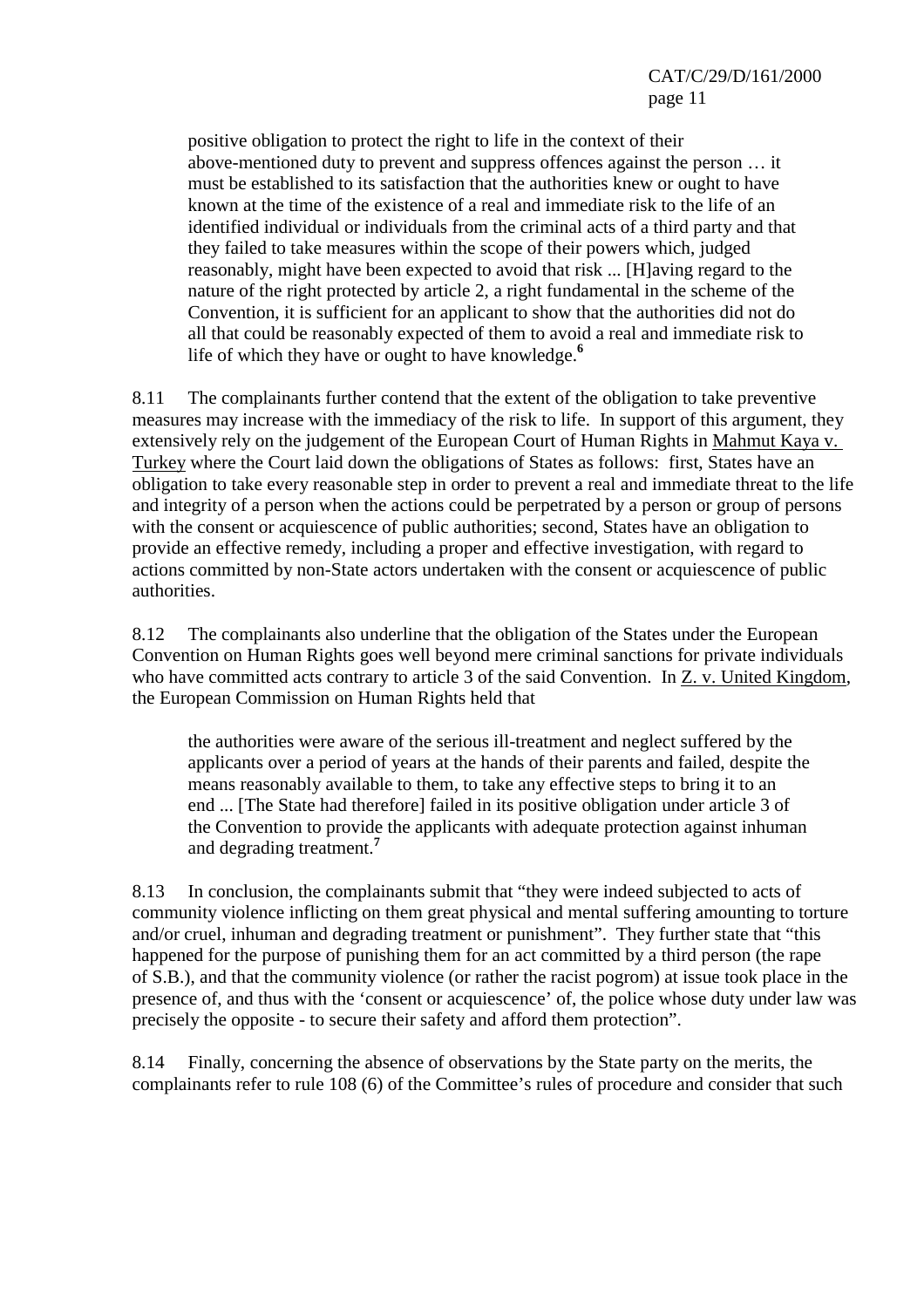principle should be equally applicable during the phase of the merits. Relying on the jurisprudence of the European Court of Human Rights and of the Human Rights Committee, the complainants further argue that, by not contesting the facts or the legal arguments developed in the complaint and further submissions, the State party has tacitly accepted the claims at issue.

# **Issues and proceedings before the Committee**

9.1 The Committee has considered the complaint in the light of all information made available to it by the parties concerned, in accordance with article 22, paragraph 4, of the Convention. Moreover, in the absence of any submission from the State party following the Committee's decision on admissibility, the Committee relies on the detailed submissions made by the complainants. The Committee recalls in this respect that a State party has an obligation under article 22, paragraph 3, of the Convention to cooperate with the Committee and to submit written explanations or statements clarifying the matter and the remedy, if any, that may have been granted.

9.2 As to the legal qualification of the facts that have occurred on 15 April 1995, as they were described by the complainants, the Committee first considers that the burning and destruction of houses constitute, in the circumstances, acts of cruel, inhuman or degrading treatment or punishment. The nature of these acts is further aggravated by the fact that some of the complainants were still hidden in the settlement when the houses were burnt and destroyed, the particular vulnerability of the alleged victims and the fact that the acts were committed with a significant level of racial motivation. Moreover, the Committee considers that the complainants have sufficiently demonstrated that the police (public officials), although they had been informed of the immediate risk that the complainants were facing and had been present at the scene of the events, did not take any appropriate steps in order to protect the complainants, thus implying "acquiescence" in the sense of article 16 of the Convention. In this respect, the Committee has reiterated on many instances its concerns about "inaction by police and law-enforcement officials who fail to provide adequate protection against racially motivated attacks when such groups have been threatened" (concluding observations on the initial report of Slovakia, CAT A/56/44 (2001), paragraph 104; see also concluding observations on the second periodic report of the Czech Republic, CAT A/56/44 (2001), paragraph 113 and concluding observations on the second periodic report of Georgia, CAT A/56/44 (2001), paragraph 81). Although the acts referred to by the complainants were not committed by public officials themselves, the Committee considers that they were committed with their acquiescence and constitute therefore a violation of article 16, paragraph 1, of the Convention by the State party.

9.3 Having considered that the facts described by the complainants constitute acts within the meaning of article 16, paragraph 1 of the Convention, the Committee will analyse other alleged violations in the light of that finding.

9.4 Concerning the alleged violation of article 12 of the Convention, the Committee, as it has underlined in previous cases (see inter alia Encarnacion Blanco Abad v. Spain, Case No. 59/1996, decided on 14 May 1998), is of the opinion that a criminal investigation must seek both to determine the nature and circumstances of the alleged acts and to establish the identity of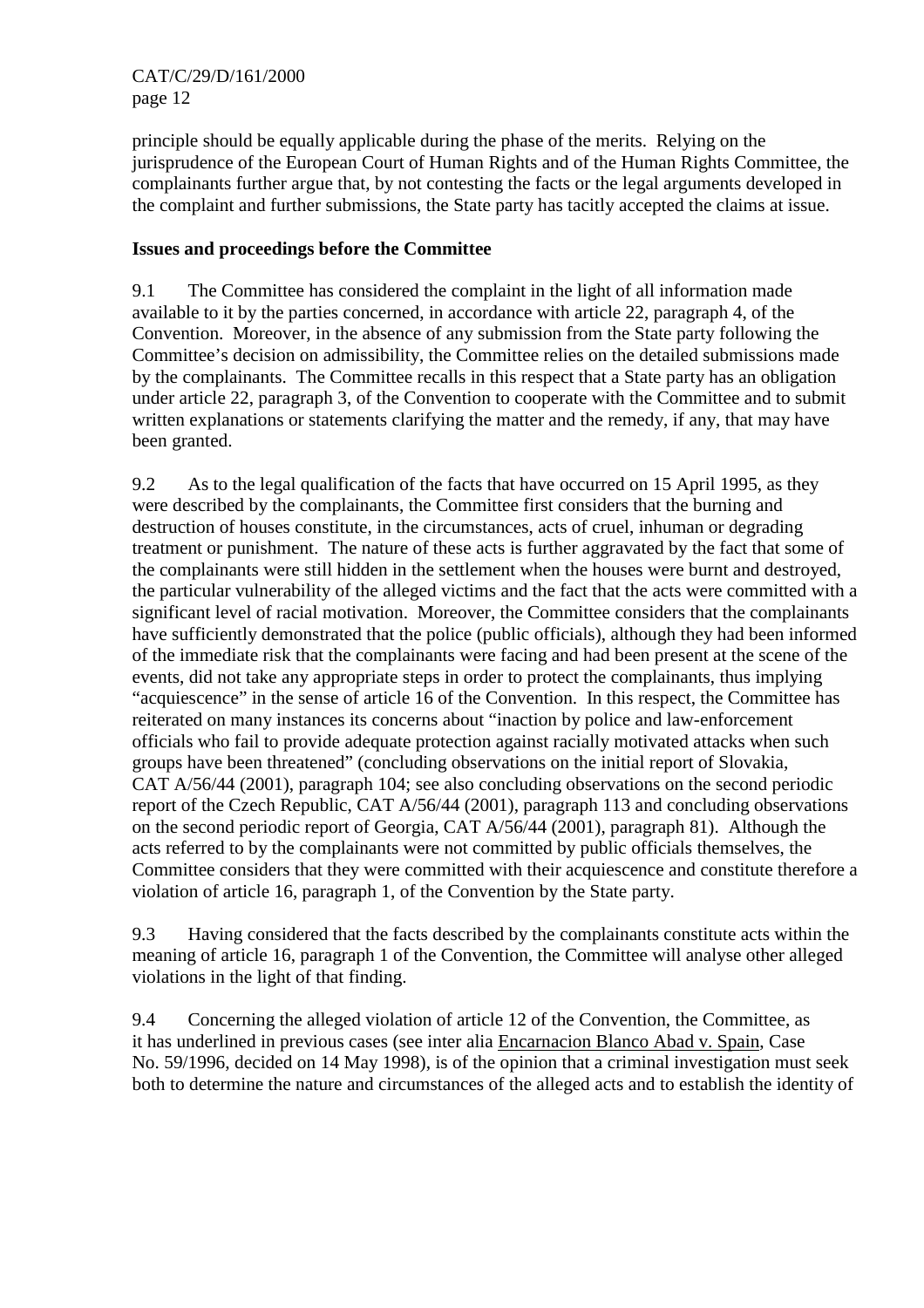any person who might have been involved therein. In the present case, the Committee notes that, despite the participation of at least several hundred non-Roma in the events of 15 April 1995 and the presence of a number of police officers both at the time and at the scene of those events, no person nor any member of the police forces has been tried by the courts of the State party. In these circumstances, the Committee is of the view that the investigation conducted by the authorities of the State party did not satisfy the requirements of article 12 of the Convention.

9.5 Concerning the alleged violation of article 13 of the Convention, the Committee considers that the absence of an investigation as described in the previous paragraph also constitutes a violation of article 13 of the Convention. Moreover, the Committee is of the view that the State party's failure to inform the complainants of the results of the investigation by, inter alia, not serving on them the decision to discontinue the investigation, effectively prevented them from assuming "private prosecution" of their case. In the circumstances, the Committee finds that this constitutes a further violation of article 13 of the Convention.

9.6 Concerning the alleged violation of article 14 of the Convention, the Committee notes that the scope of application of the said provision only refers to torture in the sense of article 1 of the Convention and does not cover other forms of ill-treatment. Moreover, article 16, paragraph 1, of the Convention while specifically referring to articles 10, 11, 12, and 13, does not mention article 14 of the Convention. Nevertheless, article 14 of the Convention does not mean that the State party is not obliged to grant redress and fair and adequate compensation to the victim of an act in breach of article 16 of the Convention. The positive obligations that flow from the first sentence of article 16 of the Convention include an obligation to grant redress and compensate the victims of an act in breach of that provision. The Committee is therefore of the view that the State party has failed to observe its obligations under article 16 of the Convention by failing to enable the complainants to obtain redress and to provide them with fair and adequate compensation.

10. The Committee, acting under article 22, paragraph 7, of the Convention, is of the view that the facts before it disclose a violation of articles 16, paragraph 1, 12 and 13 of the Convention against Torture and Other Cruel, Inhuman or Degrading Treatment or Punishment.

11. In pursuance of rule 111, paragraph 5, of its rules of procedure, the Committee urges the State party to conduct a proper investigation into the facts that occurred on 15 April 1995, prosecute and punish the persons responsible for those acts and provide the complainants with redress, including fair and adequate compensation and to inform it, within 90 days from the date of the transmittal of this decision, of the steps it has taken in response to the views expressed above.

### **Notes**

<sup>1</sup> See Assenov v. Bulgaria, Judgement of 28 October 1998, paras. 102, 117; Aksoy v. Turkey, Judgement of 18 December 1996; Aydin v. Turkey, Judgement of 29 September 1997; X and Y v. The Netherlands, 8 EHRR 235 (1985), paras. 21-30.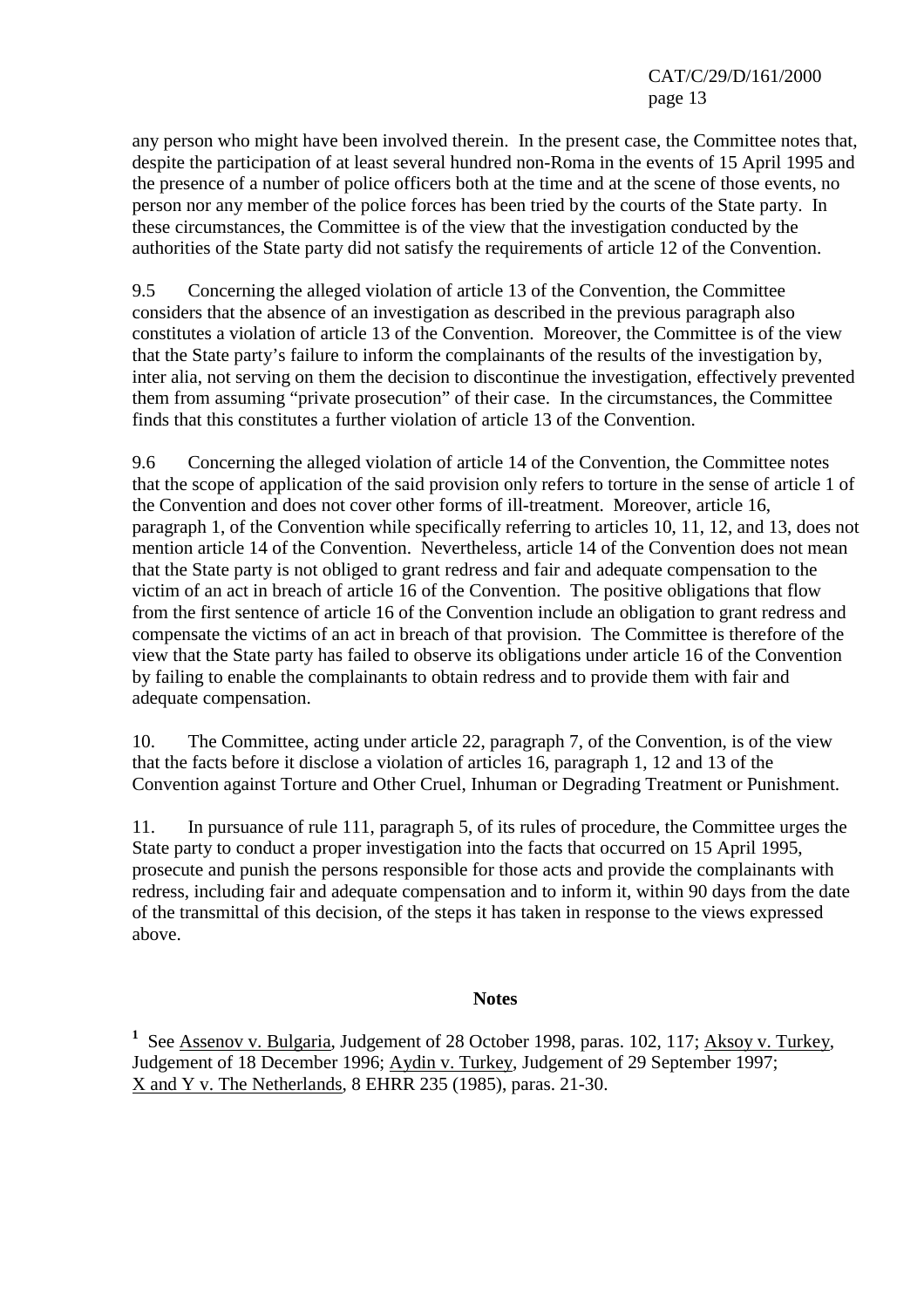<sup>2</sup> See Encarnación Blanco Abad v. Spain, 14 May 1998, CAT/C/20/D/59/1996, para. 8.2; Henri Unai Parot v. Spain, 2 May 1995, CAT/C/14/D/6/1990.

<sup>3</sup> Report of 5 November 1969, Yearbook XII; the <u>Greek</u> case (1969), p. 461.

<sup>4</sup> Mentes and Others v. Turkey, 58/1996/677/867 and Selcuk and Asker v. Turkey, 12/1997/796/998-999.

**5** Velasquez Rodriguez v. Honduras, judgment of 29 July 1988, p. 291.

**6** Osman v. United Kingdom, paras. 115-116.

<sup>7</sup> Z. v. United Kingdom, para. 98.